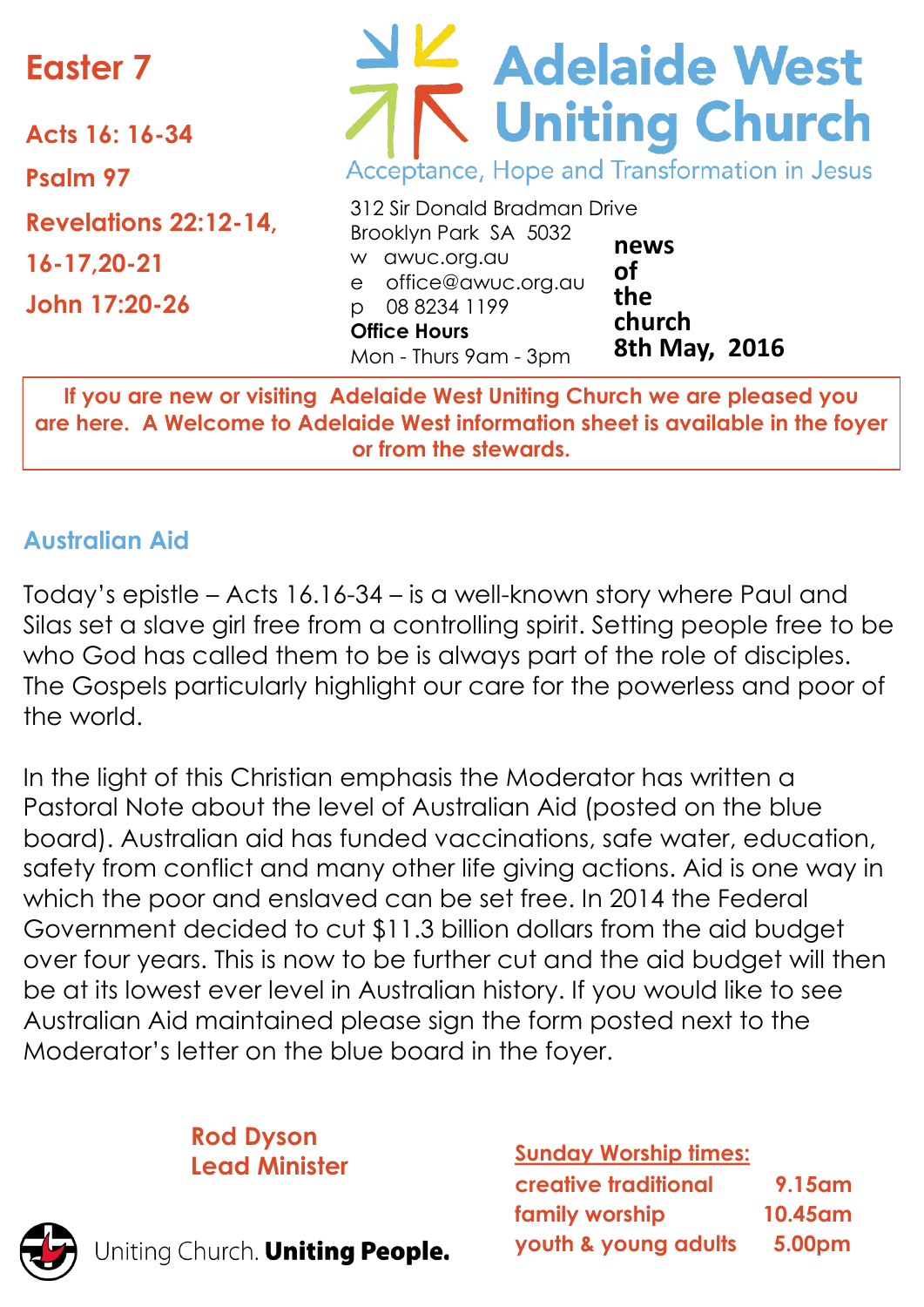

#### **Welcome to Worship,**

Today we celebrate Mother's Day! So Happy Mother's day to all those women in our lives that nurture and care for us! We also have our first day back at Kids' Space so we are very excited to see what is in store for us.

Just a reminder of the groups that we have:

**Seahorses** - 3-4 year olds in the room to the right of the hall, looking from the foyer.

**Mussels** - 5-6 year olds in the room to the left of the hall. **Dolphins** - 7-9  $\frac{1}{2}$  year olds in the Chapel

**Orcas** - 10 – 12 year olds upstairs in the southern wing at the ACD

Please feel free to chat to me or one of the leaders and we would love to tell you more about our ministry.

 **Blessings Lorraine, Children and Family Pastor.**

### **A place to belong, learn to believe in & become like Jesus**

#### **Engage Youth News**

Join us from 6pm for dinner (\$5), followed by games, worship, small groups and more!



#### **Visit www.engageyouth.com.au**

AWUC Evening Fellowship.

Rae Campbell (the Koala Lady) from the Adelaide Koala and Wildlife Hospital will be speaking at the next Evening Fellowship meeting, this Wednesday May 11at 7.30pm in the AWUC hall. All very welcome. Current membership is all female.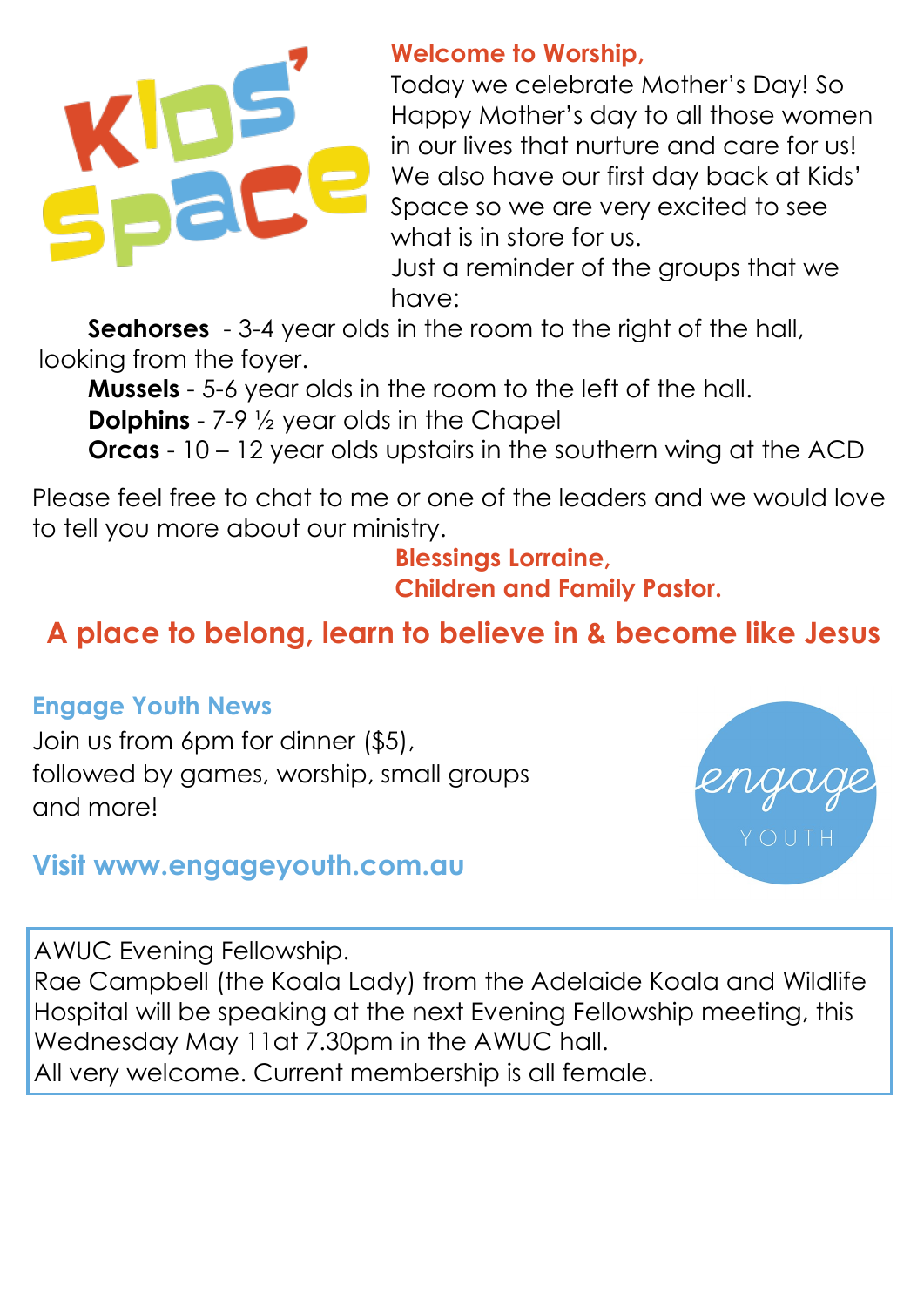# **Pasty bake is on every Friday & Saturday in May. Have you enjoyed yours yet?**

## **Pasties are \$3.50 pasty plates are \$10.00 These prices are the same as 2015.**

If you think you can help at all Pam Young would love to hear from you or drop in to Brooklyn Park meals on wheels this Friday from 12 pm or Saturday from 8am, ready to work.

Pam will be taking orders at morning tea on Sunday's or you can phone her on 8352 5230.

Baking and collection is at the Brooklyn Park meals on wheels. 31 Oscar St, Brooklyn Park

#### **Church Council Nominations**

We currently have less nominations than the positions available for Church Council. Please prayerfully consider nominating people who value the whole mission and ministry of Adelaide West. We also need someone who can be treasurer for Adelaide West. Please nominate people this week so that we can prepare a nominations booklet.

Grace Network is gathering on May 12<sup>th</sup> at Colonel Light Gardens At 7:30pm

Special Guest: Pastor Danny Guglielmucci

*Danny Guglielmucci is the Founder of Edge Church International,* 

He will share his experiences and insights on building new congregations and growing Churches.

For more details see the poster on the blue notice board.